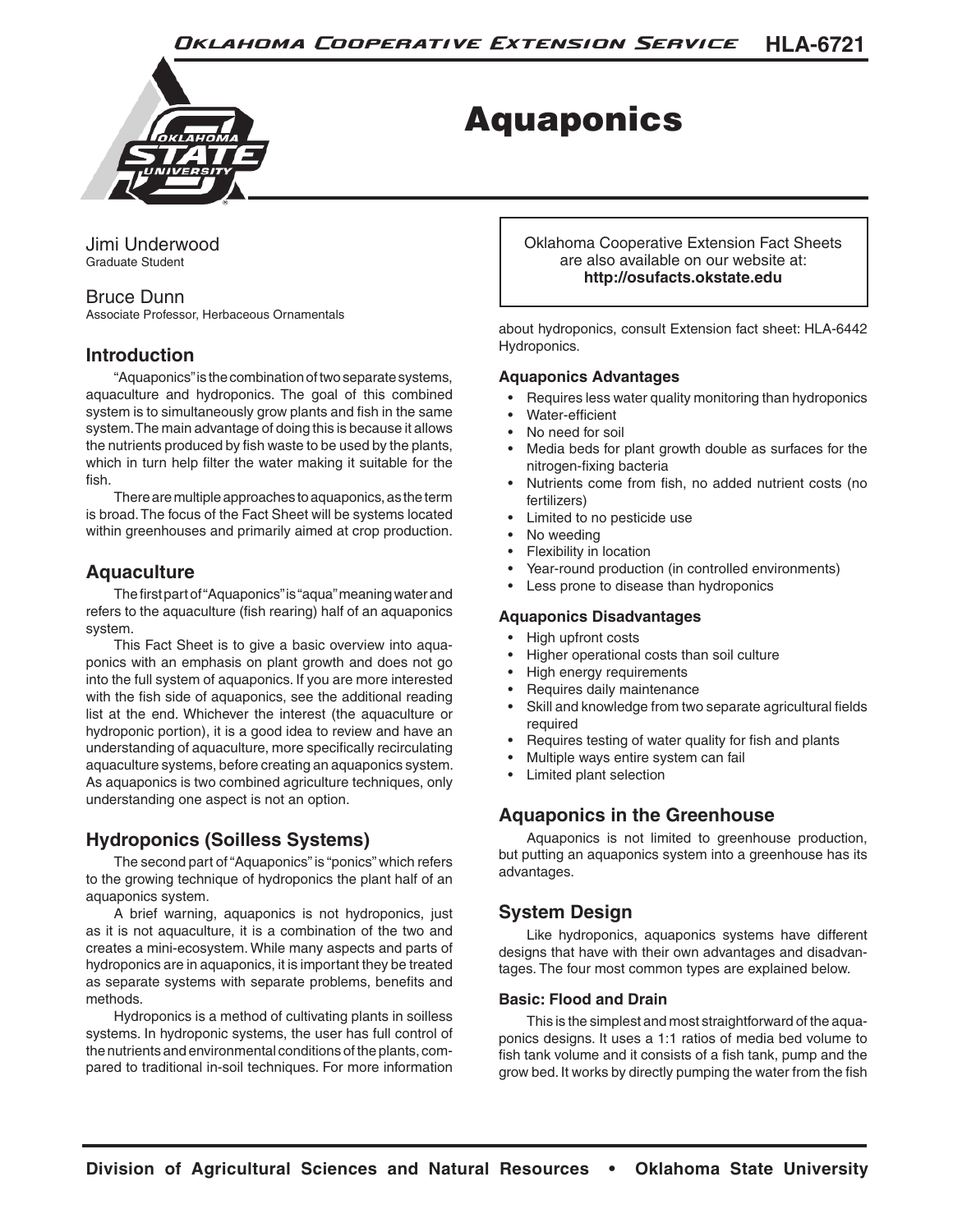tank into the media bed and allowing the media bed to drain back into the fish tank.

The benefits of this system is its simplicity, but its downside is that it is fairly inflexible when it comes to ratios, as too much water will be drained from the fish tank if trying to fill two media beds, and the low water levels can be stressful to the fish.

#### **CHIFT PIST or CHOP**

#### **(Constant Height In Fish Tank – Pump In the Sump Tank, Constant Height One Pump)**

This system is very similar to the basic with the addition of a sump tank. As its name implies, the addition of the sump tank allows for the fish tank's water levels to stay at a constant height as the pump will be in a separated sump tank.

This system works by having water from the fish tank overflow into the growing beds, which drains into the sump tank. The sump tank contains the pump, which will pump the water back into the fish tank.

The benefit of this system is with the water levels staying at a constant height in the fish tank, there is no stress to the fish. The downside has to do with layout. A sump tank will need to be lower than the media beds, which in turn need to be lower than the fish tank. This might require more space or just be more difficult to find the supplies. Another thing to watch for is if the sump tank's water level ever gets too low, damage to the pump can occur.

#### **CHOP2**

CHOP2 is another way to set up the CHOP system. This system design does not require the fish tank to be the tallest component. The design is more or less a double loop system that has the growing beds and the fish tank run to the sump tank. The sump tank is then responsible for pumping the water into the growing beds and the fish tank.

This system is flexible because it essentially treats the fish tank as another growing bed. Where the fish tank and the growing beds differ is the growing beds make use of an auto siphon; whereas, the fish tank just needs a gravity feed overflow. The benefit of this system is adding growing beds is easy, as long as the pump is strong enough and the sump tank large enough. A negative is that the clean water from the growing beds is mixed with the dirty water from the fish tank, making the system less efficient at filtration.

#### **Hybrid**

The other systems mentioned here only deal with mediabased growing beds, and not raft/DWC/NFT styles of growing beds. The hybrid system allows for these other beds to be implemented.

Hybrid systems are still being worked out, but in one scenario the media beds can be used as a solids filter. All hybrid systems need other filters and components to be used properly and effectively. If one wants to take advantage of the benefits of the raft beds, then a hybrid system would be the best choice.

#### **Components**

The following are basic components needed for an aquaponics system. Not all of these components are needed for every system design, but are important in others. It is important to check all components for clogging periodically, as all are susceptible to the buildup of solids.

#### **Growing Beds**

The growing beds are the areas designated to grow the crops. There are two different basic styles commonly used in aquaponics, media-based beds and beds that grow directly in water. Each style comes with its own advantages and disadvantages, but they both share common components.

Selecting the material for the growing beds is an early part of aquaponics design. When selecting the material to use as the growing bed, the first consideration is to find nontoxic and inert materials. Since aquaponics systems have both fish and plants, the material needs to be non-toxic for the health of the system and for the health of the consumer. The growing bed material should also be inert, which means the material does not leach or put materials into the system. This is important because leaching material it can gradually change the chemical composition in the system. It is a good idea to avoid unlined metals, uncoated concrete and some recycled plastics, which all have the potential to leach.

The growing beds are perhaps the best place to start when designing the aquaponics system. Generally, a 1:1 or 2:1 (growing bed to fish tank volume) ratio is used, depending on set design. The growing beds should take up most of the space in the greenhouse.

#### **Media Beds**

The media beds are the most common type of growing bed for aquaponics systems. These growing beds contain a soilless media in which the crops will grow. In the aquaponics systems, they play two roles – the space for plants to grow and to help filter out toxins in the water.

Media beds function better if they are 12 inches to 14 inches deep. This gives the plants more room to send out roots, lessens the risk of plant roots constantly sitting in water, and provides more area for bacteria to clean the water and provide the nutrients to the plants.

The advantage of media beds are the flexibility of the crops that can be grown. Media beds provide areas for roots to grow – they act similar to pots and traditional beds – making the watering style the limiting factor in what plants can and cannot be used.

One disadvantage of the media beds is they can be more difficult to work with on short growth crops, such as lettuce. This is because the crop becomes harvestable quickly and cleaning out the roots can be time-consuming. This is not a problem with crops that take a longer time to harvest such as peppers. Another disadvantage is crops such as carrots, potatoes and radishes can be deformed, depending on the media used. This does not mean they are not edible; just an unappealing appearance.

#### **Media**

In aquaponics, soilless media is used. This is where it is similar to hydroponics, but aquaponics have some other considerations that do not make all hydroponic soilless media techniques valid for aquaponics.

First, it is important to realize what the media does in aquaponics. The media is in charge of multiple factors. It provides structure, air space, temperature moderation and filters solid waste. When selecting the media, it is important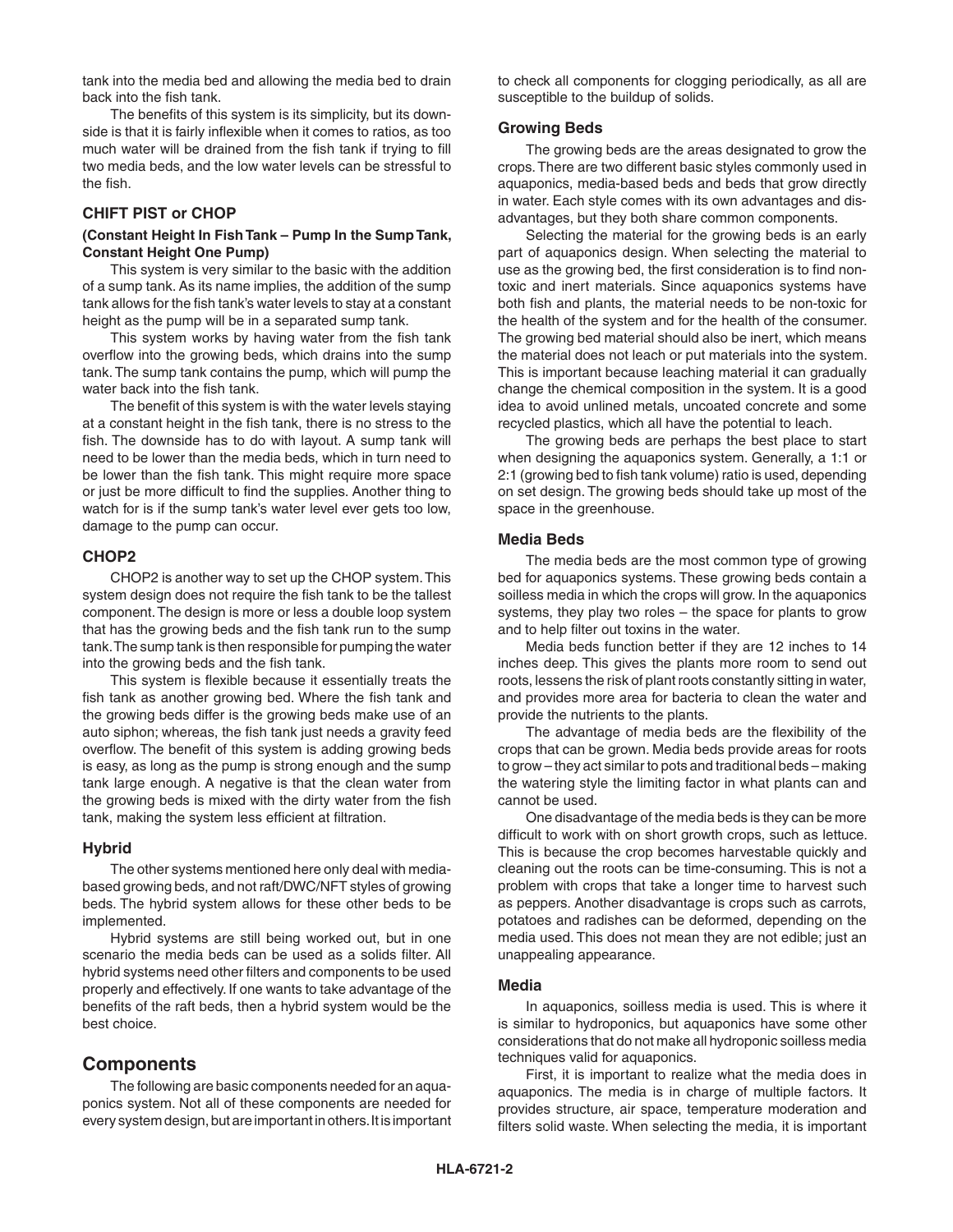to select media that will function within the entire system. Gravel and clay structure tend to work best. The media must not alter the pH of the water. This is for the health of the fish and the plants. The media also must not decompose with time. This is due to the chance of the media changing the pH while decomposing. Media containing soil, wood chips, peat moss or similar materials do not work in an aquaponics system. The material size also is important. The media should be large enough that it cannot be washed down and clog the drains and plumbing systems, but small enough to encourage root growth. This is usually about ½ inch to ¾ inch diameter in size.

Some other factors to consider are porosity and how it handles. The porosity helps with keeping healthy nitrifying bacterial levels by increased surface area, as well as holding more air and water, while making the media lighter. Handling refers to the coarseness of the media and is only a concern regarding user comfort when working in the media beds. The smoother the media, the easier it will be when harvesting or working with the plants.

Before adding the media to the growing beds, it is important to test and wash it. Testing will ensure it is inert and pH neutral (some gravels contain limestone and other rocks and minerals which should not be used).

Table 1 shows some commonly used media for aquaponics and their characteristics.

## **Raft/Deep-Water Culture (DWC)/Nutrient Film Technique (NFT)**

Raft beds are a hydroponic technique that saves time and effort when growing certain crops. Seedlings are generally grown in rock wool or other soilless media until about a month old, then placed on a raft that allows the roots to freely float in the water, have water constantly flowing through the roots or be sprayed by mist. The water used is highly oxygenated and contains the desired nutrients. Not all plants used in hydroponics or aquaponics can use this type of bed, but it does have its advantages.

The advantages of the raft beds are that quickly growing crops, such as lettuce, are easier to harvest, as they simply need to be pulled off the raft and roots can be trimmed off. Compare this to the media beds, where once the plant is pulled it needs the soilless media cleaned off the roots, so the media can be re-used.

Due to the nature of the raft beds, they can be modified to work in aquaponics. This can be done by having the water

used flow through a media bed before going back to a sump tank or fish tank. This allows the water to go through the necessary filtration.

While raft beds can be used and many kits have them as an option, they do have a more limited range of crops capable of being grown using this technique.

#### **Biofilters**

Biofilters are used to clean out solid waste and toxic chemicals such as ammonia. In aquaponics, this is done through the media beds with the help of bacteria. More filters and water-holding tanks can be added to the system, but this is generally not necessary.

#### **Rearing Tanks (Fish Tanks)**

The rearing tanks depend a lot on the growing beds and have similar considerations. They are the location of the fish and the provider of the nutrient-rich water for the plants.

When selecting a rearing tank, it should be a similar process as for the growing beds. This is because inert, non-toxic, food-safe materials should be used. The size of the tank should be determined by the size of the growing beds. If using the 1:1 or 2:1 ratio in the system design, provide enough water to be drained from the rearing tank and put into the growing tanks without limiting the water available to the fish.

The design and placement of the tank should take into account the weight of the filled tank. Once a tank if filled, it is most likely going to remain in that location (water weighs about 8.3 pounds per gallon). Choose a location that limits the potential of people or things from falling into the tank. Try to find a shaded location or cover the fish tank. This will help prevent or limit algae growth in the tank.

The shape of the tank should be considered, depending on the overall size and stocking densities. For example, in large high-stocking density designs, it is better to use a round or oval design because it allows water to easily flow around, limiting dead zones of oxygen that are found in corners of square and rectangular tanks. If only a small tank is needed, square and rectangular designs are more space efficient and should be considered. In both cases, tanks with more exposed surface area to air helps with gas exchange and will help in keeping the tank well oxygenated.

#### **Sump Tanks**

The sump tank is a water-holding tank for CHOP/CHOP 2 and Hybrid designs. The holding tank it is the lowest component

|                | <b>Expanded Shale</b>      | Expanded Clay                        | <b>River Stone</b>    | <b>Crushed Stone</b>  | Synthetic                   |
|----------------|----------------------------|--------------------------------------|-----------------------|-----------------------|-----------------------------|
| Weight         | 3⁄4 the weight<br>of stone | $\frac{1}{2}$ the weight<br>of stone | Heavy                 | Heavy                 | $Light - tends$<br>to float |
| Source         | Quarry                     | Quarry                               | <b>Rivers</b>         | Quarry                | Petroleum                   |
| Origin         | U.S.                       | China/Germany                        | Local                 | Local                 | China                       |
| Inert          | Yes                        | Yes                                  | May have<br>Limestone | May have<br>Limestone | Yes                         |
| Easy to Handle | Yes                        | Yes                                  | Yes                   | No                    | Yes                         |
| Expense        | Middle-range               | Expensive                            | Cheap                 | Cheapest              | Most expensive              |

**Table 1. Media.**

Adapted from Rob Torcellini, Bigelow Brook Farm, LLC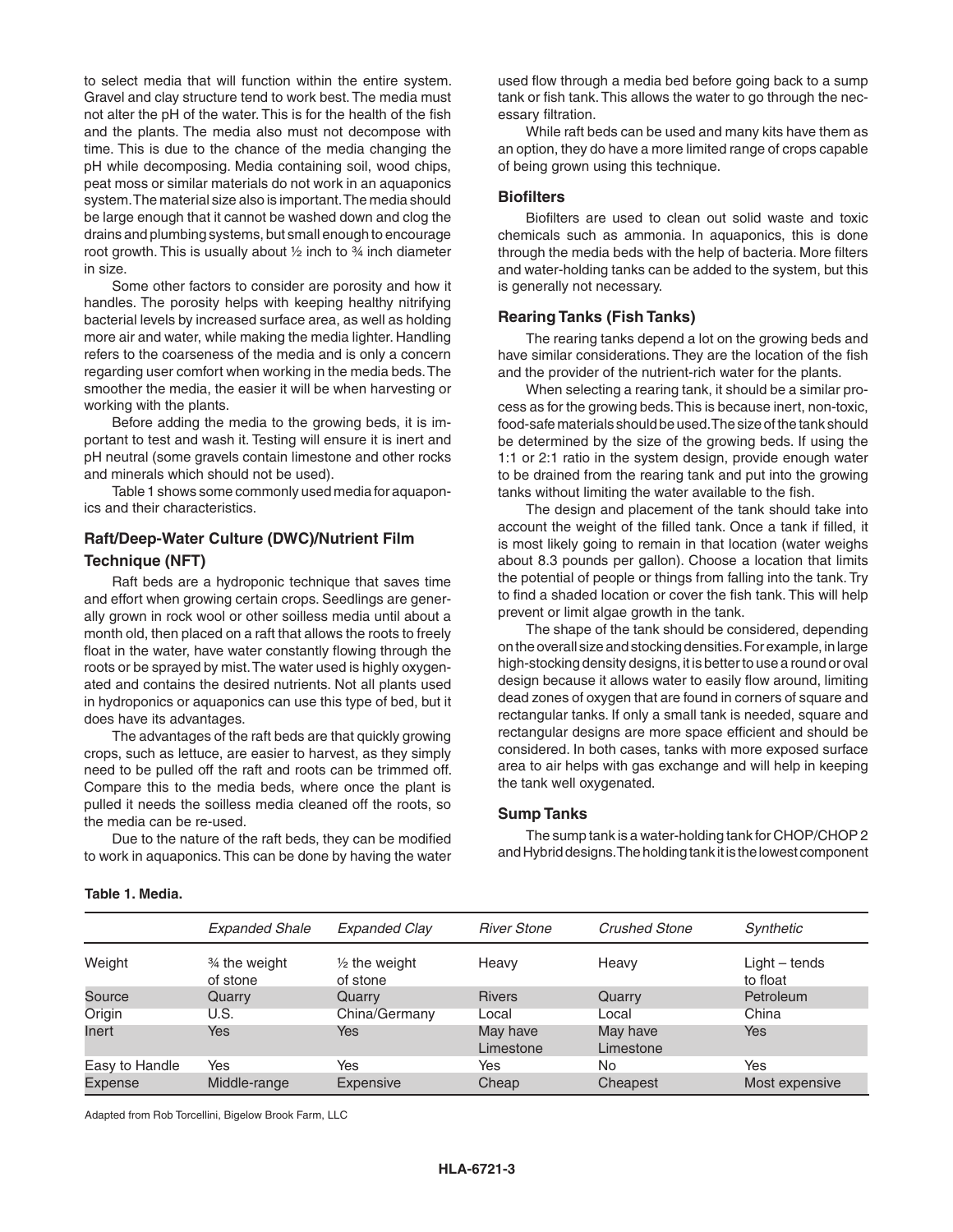in the system. It is needed when the system is not directly flowing from the rearing tank to the growing beds back into the rearing tank.

The purpose of the sump tank is to hold water, allowing the water levels of the rearing tank to remain unaffected. Its main purpose is to store and hold water, but it may provide areas for temporary fish storage, depending on the water's oxygen and fish species.

Sump tanks are typically small and stored on the ground. They usually can be placed underneath the growing beds, saving space. Remember, if a pump is located in the sump tank, it is important that the water levels are never allowed to get low enough to cause a problem for the pump.

#### **Plumbing**

Plumbing is very important in aquaponics as they are the connections between the other components. First, the material used needs to be approved for use with fish and plants. You do not want any plastics or metal plumbing that can be toxic. Polyvinyl chloride (PVC) and chlorinated polyvinyl chloride (CPVC) both are common and safe to use. An alternative for pipes is high-density polyethylene pipe (HDPE), but it has less options in fittings and is harder to find.

When setting up the plumbing system, be sure to prevent leaks from areas where the plumbing meets the next component. This can be accomplished using things such as, marine-grade silicon, Uniseals® or bulkhead fittings. The cheapest would be the silicon, but it is also the least effective and needs to be periodically reapplied. The other two are very effective but will have higher costs.

#### **Mechanical and Electronic Timers**

When using a flood and drain design system, a timer of some type is needed to control the system. Mechanical and electronic timers use a set interval to trigger flooding and draining systems to turn on.

The mechanical and electronic timers are usually set to work in one-hour intervals split between on and off. In most cases the system should spend 15 minutes in the "on" position (filling the media bed) and the other 45 in the "off" position (draining). These are just typical numbers and by using mechanical and electronic timers, adjustments can be made until the most effective intervals are being used. If this type of control is not desired there is the autosiphon that works automatically and not in set intervals.

#### **Autosiphon (Bell Siphon)**

The autosiphon is an automatic, always on, method to control the flood and drain system in the media beds. It works by having an overflow spout. Once the water level starts filling the overflow, it creates a low-pressure area within the siphon, triggering the siphon to open. This quickly drains the water from the media beds until the bed is drained and air fills the siphon again. The siphon closes and the bed slowly begins to fill with water again.

A similar system that uses a flood tank and a flood siphon can also be used. It works similarly, but instead of filling the media bed it fills a flood tank that once filled, flows into the media bed. (This system works in a similar way to how a toilet works.)

Autosiphons are a good choice for media beds and those not wanting to work with timers. They are not difficult to construct and operate. They do, however, need to be checked regularly with the rest of the system.

#### **Pumps**

Pumps are needed to keep the system circulating. Most pumps used in aquaponics are usually submersible pond pumps, but other types are available. It is very important the pumps do not leak anything into the water, therefore, it is a good idea not to cut costs when selecting pumps.

Things to consider when selecting the pump are its power in regards to flow rate and head pressure. It is generally recommended to select a flow-rate that can cycle the entire system in about an hour and also make sure the head pressure is high enough to pump water to the height needed. To fill two 10-gallon beds once an hour, a pump capable of moving 20 gallons of water in one hour is needed just for the beds. In aquaponics, take the number of beds times the size of the beds and add it to the size of the fish tank times two (to cycle the fish water twice every hour) to get the gallons per hour needed. For example, for two 10-gallon beds and a 20-gallon fish tank,  $(2 \times 10) + (20 \times 2) = 60$  gallon per hour needed.

The head pressure refers to height the water needs to be pumped to, or the highest point in the system to the top of the water surface. If the tallest bed is 5 feet off the ground, and the top of the water surface is at 1 foot off the ground, then the head height is 4 feet.

A pump chart can be used to determine if the pump meets the required gallons per hour and head pressure/height requirements. Remember the pump is a very important aspect of the aquaponics systems and it is recommended not to cut costs in this area.

#### **Aeration Devices**

A good aquaponics design should provide adequate oxygen for the fish and plants. One design of an aeration device uses diverted water coming directly off the growing beds and flowing back into the rearing tank through a drip system. This works by allowing the surface of the water to absorb some air and then falling back into the main body of water. The combination of flowing water and a drip system should provide adequate oxygen, but other devices to provide supplemental oxygen are recommended.

The aeration pipes and similar systems can be used to supplement oxygen in the rearing tank. Other aeration devices are small pumps that can be placed within the rearing tank itself. These are just common fish aeration devices that send little bubbles throughout the tank. Consider putting an aeration system on a separate or back-up power supply, to ensure the fish have adequate oxygen even in the case of a power failure.

#### **Other considerations**

Other components to consider would be things such as indexing or sequencing valves and backup pumps.

The indexing or sequencing valves can be used to give more control of water flow and levels if the ratio of the systems is greater than 1:1. The indexing valve interrupts the flow of water and the sequencing valve redirects water after every stoppage of water flow into a new pipe. These systems help keep water levels safe for the fish.

The backup pumps are exactly what they sound like. These are pumps only activated if another pump fails. Although not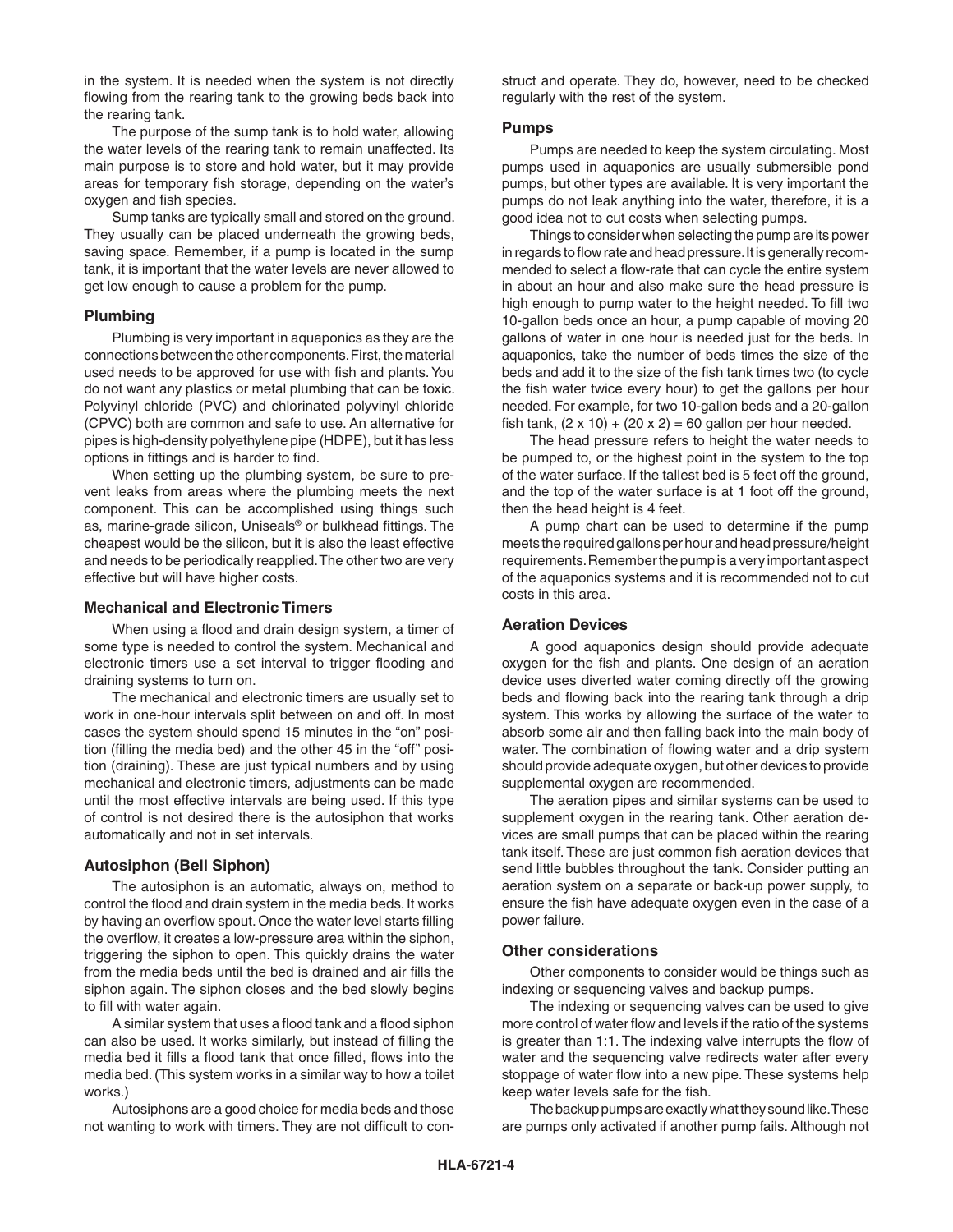required, it is a good idea to have backup pumps ready in case a problem arises.

#### **Water**

Water is the backbone of the entire aquaponics system. It provides the media for the fish to live in, is a necessity for plant growth and is the method in which nutrients are spread throughout the system.

Water source is important when establishing the system. For example, if using city water, first the pH needs to be checked and the method of cleaning the water needs to be known.

Many municipalities use chlorinated water. To remove the chlorine, run the system for a couple of days; most of the chlorine will off-gas and be removed from the system. Once the system is run to remove the chlorine, remember to check the water's pH once more, as it may have changed. Although it is important to remove chlorine at the start of the aquaponics system, if some water is needed just to top-off the system, chlorinated water will be fine. When topping-off the system, the chlorine will be at such a low rate it will have relatively little, if any effects. If desired, a chlorine filter can be purchased to filter the tap water prior to be using in the system.

If the water being used contains chloramine, a different approach is necessary. Chloramine does not off-gas like chlorine and requires an activated carbon filter or a UV filter to break it down. This water should be filtered before filling the fish tank or find an alternative source for water.

Water pH is important no matter what the source. The fish in the system will prefer a neutral pH, so it important to monitor the water pH and help maintain it at a near-neutral level. The reason to base the pH needs off the fish is because they are the most sensitive to the pH level. For optimal levels, fish like a pH from 6.5 to 8.0, bacteria from 6.0 to 8.0 and plants 5.0 to 7.0. This means a pH in the range of 6.8 to 7.0 is a good optimal target.

Action to adjust the pH should be taken when it drops below 6.4. To adjust the pH levels, slowly add calcium hydroxide (hydrated lime) or calcium carbonate (agricultural lime) alternatively with potassium carbonate, bicarbonate or potassium hydroxide. Slowly add and check the pH every few hours adding more if necessary. It is important to do this process slowly to avoid a pH spike from adding too much too quickly.

Action to adjust the pH should be taken when it rises above 7.4. When adjustment is needed, check with your local hydroponic or aquaponics store for some nitric or phosphoric acid-based products. Again, it is important to add the product slowly to prevent a sudden change in pH.

The last factor of water to consider is the dissolved oxygen content. The correct level is determined by the fish species, and in most cases, it is better to be a little high than low. Dissolved oxygen can be monitored using a dissolved oxygen meter and can be added into the system by aeration devices or flowing water.

#### **Temperature**

There are two separate temperatures that are very important to monitor in aquaponics. Both are determined by the species of fish and plants chosen, but they differ in the way they are controlled.

The first temperature to keep track of is the air temperature of the greenhouse. The air temperature is determined by the plant needs at the seasonal conditions. Air temperature can be controlled using common greenhouse practices of heaters, fans, shade cloth and other methods. Refer to information on the crops being grown to determine best cultural practices to have the greenhouse set at the right temperature.

The second temperature to keep track of is the water temperature. This is determined by the fish species. Some species of fish will prefer warmer or cooler environments, so it important to know in what conditions the selected species thrives. It may also be a good idea to select fish species from similar climatic zones as the greenhouse. This is simply because it can be easier to keep water temperatures close to the surrounding areas. Fish that thrive in those temperatures should require less temperature inputs. Providing the ideal water temperature removes a potential stress for the fish. To control water temperature in smaller fish tanks, a traditional aquarium heater can be used. Larger tanks will require different methods such as swimming pool heaters or in-floor heating. It also is important to look at ways to retain heat by insulating the fish tank and areas where cold spots might develop. Like many components in aquaponics, doubling up and having a back-up is a good way to help prevent problems in the case of one heater malfunctioning.

Avoid overheating the water in the aquaponics system. It is easier and more affordable to heat water than it is to cool water. Another reason to avoid excessive temperatures is warmer water holds less dissolved oxygen.

## **Bacteria**

Bacteria (*Nitrosomonas* and *Nitrospira*) play an important role in aquaponics systems, as they are responsible for nitrifying ammonia (toxic to fish) into nitrate, which is safe and more readily available to plants. These nitrifying bacteria are aerobic autotrophs and require oxygen to survive, they need a surface to colonize, are very efficient at their conversion of ammonia to nitrites and they need a moist environment to survive. The *Nitrosomonas* create nitrites from their consumption of ammonia. Nitrites are still toxic to fish, so *Nitrospira* is needed, which consume the nitrites and create the wanted nitrates.

How to care for these bacteria is not overly complex. If the right conditions are provided, the bacteria should be able to thrive. The main component in keeping the bacteria alive is the presence of ammonia. So if there is a low stock level of fish, there will be lower levels of ammonia, leading to lower levels of bacteria. The reverse is also true, meaning high stocking levels can lead to higher ammonia levels, which provide more food for the bacteria, leading to more bacteria.

Oxygen levels are also very important in keeping the bacteria healthy. If oxygen is cut off, the bacteria will die off slowly. If oxygen becomes low, the bacteria will reverse their process and turn the nitrates into ammonia in a process known as dissimilation. This is easy to identify when it occurs, due to a clog in the grow bed, it begins to produce an ammonia odor.

A critical thing to control is dramatic temperature changes, which affect fish activity. If the temperature drops, the fish activity can drop, leading to less ammonia. If the temperature rises rapidly, the fish activity and feeding rise and can overwhelm the bacteria with ammonia. This is something to monitor if owning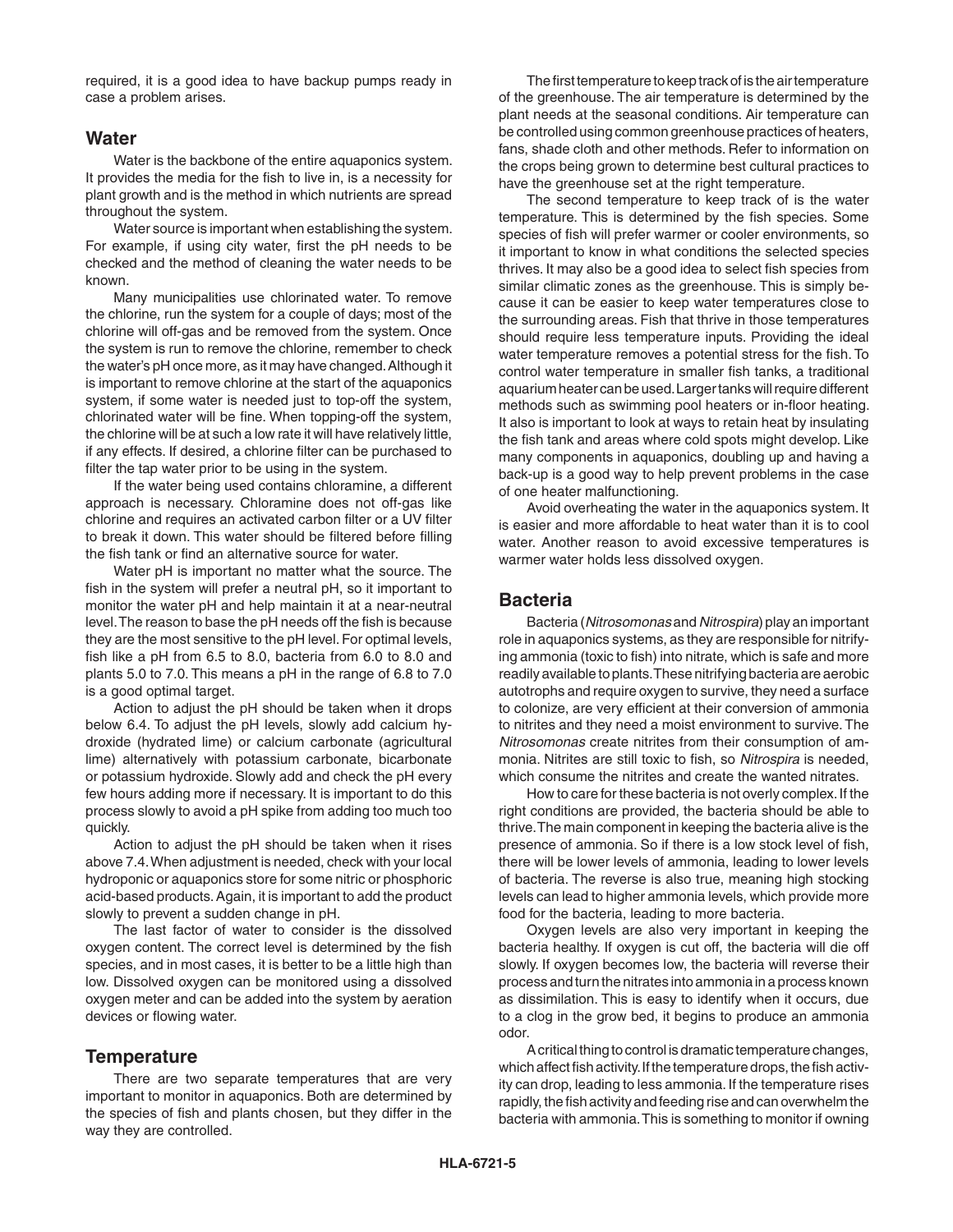an outdoor system. In a greenhouse setting, the controlled environment should prevent dramatic temperature swings.

The ideal temperature range for healthy and actively reproducing bacteria is 77 F to 86 F, with activity dropping below this range and stopping at 39 F. Death of the bacteria will occur below 32 F and above 120 F.

Monitoring and controlling pH is also an important factor to the bacteria's health. For the *Nitrosomonas* bacteria the optimal range is 7.8 to 8.0 and for the *Nitrospira* bacteria it is between 7.3 to 7.5. Levels below 7.0 will slow the *Nitrosomonas* and lead to increases in ammonia in the system. Nitrification becomes inhibited if the pH is allowed to drop below 6.0. (Hill, 2008)

Bacteria play an important role in providing nutrients to the plants and cleaning out ammonia for the fish. They are essential to a functioning aquaponics system and need to be cared for properly.

## **Plants for Aquaponics**

Many plants can be used in aquaponics, although choices are limited or guided by stocking density, choice of growing beds and other environmental factors. Due to the nature of the system, many plants that do well in hydroponic systems can do well in aquaponics. These include vegetables such as tomatoes, lettuce, cucumbers and peppers, as well as ornamentals such as herbs, roses and foliage plants. Table 2 (on page 7) shows 10 commonly used aquaponics crops and their preferred conditions. When selecting plants, it is important to know the nutrient requirements and how they correspond with the fish stock levels.

Low-nutrient plants require only a low or normal stocking density of fish. These plants include herbs, lettuce, broccoli and more.

High-nutrient plants can also be used in aquaponics. These require a higher stocking density to provide adequate nutrient load for the plants. Tomatoes, peppers and cucumbers fall into this category.

Environmental conditions also play an important role in an aquaponics system. Although the aquaponics systems discussed here are for greenhouses, which have controlled environments, it is a good idea to grow plants with higher temperature and light requirements in the summer and lower temperature and light requirements in the winter. An example of this would be to focus on tomato and pepper production during the spring and summer months and lettuce and cauliflower in the winter.

# **Fish for Aquaponics**

There are many factors to consider when selecting the type of fish to use. These include water temperature and tank needs (are heaters and other supplies needed?), purpose of having the fish (just a nutrient source for the plants or are they a food source as well?), state laws (some states have restrictions on certain fish) and availability.

Fish commonly used in aquaponics are tilapia, trout, catfish, bass, goldfish, koi and pacu. Each have their own preferred temperature range, food preferences, size and oxygen needs. Table 3 has a list of common fish for aquaponics and some of their traits. For example, trout typically like cold water and need high oxygen levels compared to the others mentioned. This makes them a bit more complicated to care for, but trout can obtain a higher selling price in the right market.

#### **Nutrients**

How nutrients are handled in aquaponics differs from traditional soil gardening and hydroponics due to the presence of fish.

In aquaponics, the fish tanks supply the nutrients through the fish waste. Nitrogen is provided through the nitrifying bacteria and the other nutrients are deposited in the media. In a functioning aquaponics system, new supplemental nutrients do not need to be added as in other soilless systems.

Many of the nutrients may take some time before they build up to significant levels in the system, so when beginning an aquaponics system, it is important to choose plants that are not high nutrients users (such as cucumbers and tomatoes). Once the system has become established and nutrients have been allowed to build, high nutrient plants thrive.

It is the build in nutrient supply that makes aquaponics unique to soilless systems. This system relies on fish, bacteria and plants to create a complete aquaponics system.

# **Fish and System Sources**

**Organics OKC Garden Supply** 2800 N. Penn Oklahoma City, OK 73107 http://www.organicsokc.com/

**Tulsa County Hydro-Organics** 1928 W. Albany Broken Arrow, OK 74015

#### **Table 3. Fish.**

|                          | Tilapia       | Trout             | Catfish        | Bass           | Goldfish  | Koi       | Pacu      |
|--------------------------|---------------|-------------------|----------------|----------------|-----------|-----------|-----------|
| Edible                   | Yes           | Yes               | Yes            | Yes            | No        | No.       | Maybe     |
| Temperature range (°F)   | $60 - 90$     | $35 - 68$         | $35 - 95$      | $40 - 90$      | $35 - 90$ | $35 - 90$ | $60 - 95$ |
| Optimal Temperature (°F) | 74 - 80       | $55 - 65$         | $75 - 85$      | 74 - 80        | $65 - 75$ | $65 - 75$ | 74 - 80   |
| Carnivore or Omnivore    | O             | С                 | O              | C              | O         | O         | O         |
| Mature Size              | $1.5$ lb.     | $0.8$ lb.         | $1.25$ lb.     | 1 – 3 lbs.     | 4"        | 20 lbs.   | 60 lbs.   |
| Time to maturity         | $9 - 12$ mos. | $12 \text{ mos.}$ | $12 - 18$ mos. | $15 - 18$ mos. | 3 yrs.    | 3 yrs.    | 4 yrs.    |
| Oxygen Needs             | Low           | High              | Low            | Low            | _OW       | Low       | Low       |

Adapted from Sylvia Bernstein's Aquaponic Gardening: A Step-by-Step Guide to Raising Vegetables and Fish Together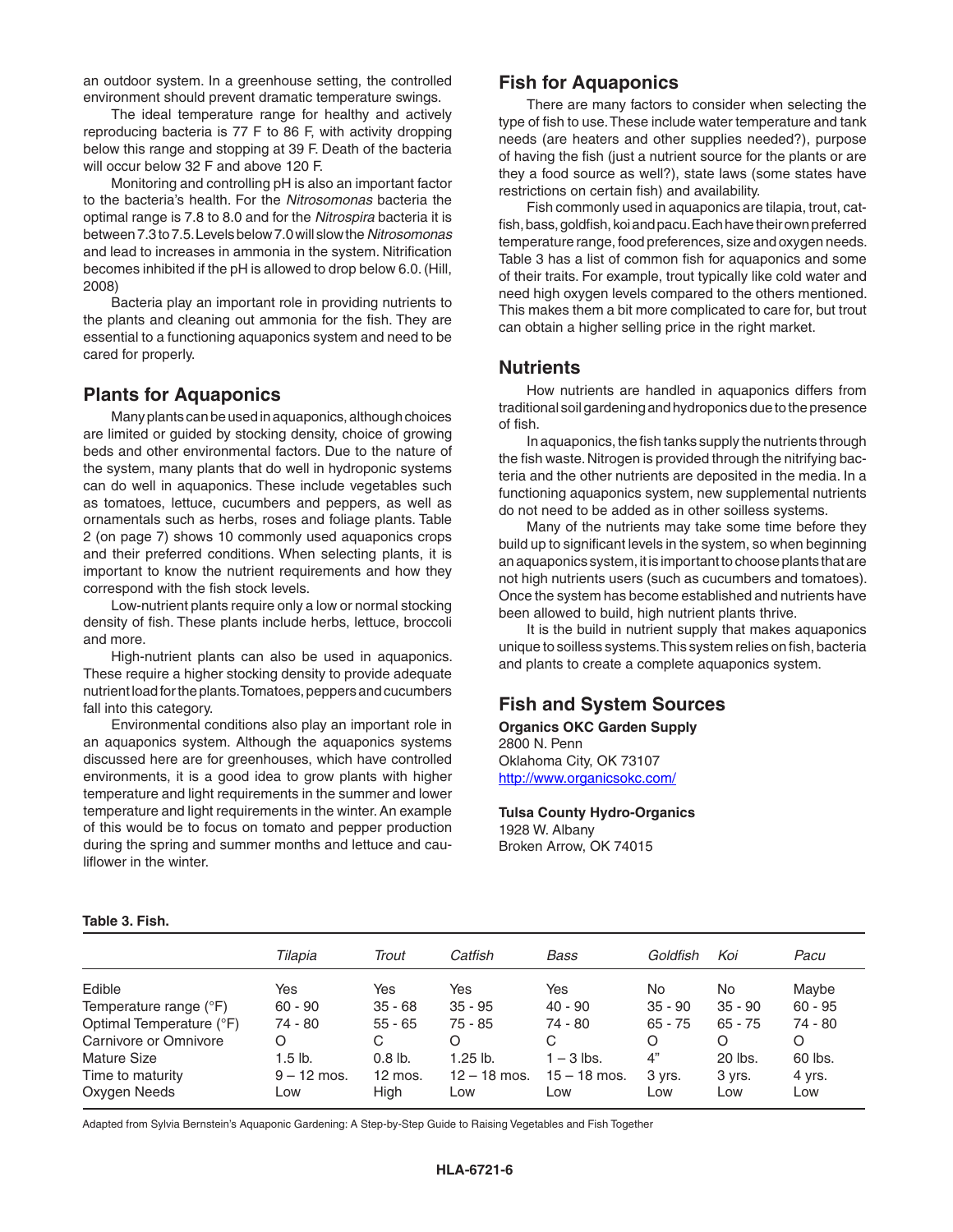| Crop                                           | рΗ          | Spacing                     | <b>Growth Time</b>                     | Temperature                                             | Light                                       | (Height x Width)<br>Plant Size           | Aquaponics<br>Method              | Stocking<br>Density |
|------------------------------------------------|-------------|-----------------------------|----------------------------------------|---------------------------------------------------------|---------------------------------------------|------------------------------------------|-----------------------------------|---------------------|
| Basil                                          | 5.5-6.5     | $6 - 10$                    | 5-6 weeks                              | Optimal: 68°F - 77°F<br>$65^{\circ}$ F - $86^{\circ}$ F | $DWC$ , and $NET$<br>$\stackrel{*}{\equiv}$ | $12" - 28"$ x $12"$                      | Media beds,                       | High                |
| <b>Broccoli</b>                                | $6.0 - 7.0$ | $16^{\circ}$ -28"           | 60-100 days                            | 56°F - 65°F                                             | Full                                        | $12"$ -24" x 12"-24"                     | Media beds                        | Normal              |
| Cabbage                                        | $6.0 - 7.2$ | $24" - 32"$                 | 45-70 days                             | 59°F-68°F                                               | Full                                        | $12^{n}$ -24" x 12"-24"                  | <b>Media</b> beds                 | Normal              |
| Cucumbers                                      | 5.5-6.5     | $12^{\circ}$ -24"           | 55-65 days                             | 65°F - 68°F (night)<br>72°F - 83°F (day)                | Full                                        | $8" - 80" \times 8" - 32"$               | Media beds,<br>and DWC            | High                |
| Eggplant                                       | $5.5 - 7.0$ | $16^{\circ}$ -24"           | 90-120 days                            | 59°F - 65°F (night)<br>72°F - 79°F (day)                | <b>Full</b>                                 | $24" - 48" \times 24" - 32"$             | Media beds                        | Figh                |
| Lettuce                                        | $6.0 - 7.0$ | $7 - 12$                    | 24-32 days                             | Flowering over 76°F<br>59°F - 72°F                      | Èu*                                         | $8" - 12" \times 10" - 14"$              | $DMC$ , and $NFT$<br>Vledia beds, | Normal              |
| Parsley                                        | $6.0 - 7.0$ | $6 - 12$                    | 20-30 days                             | 59°F - 77°F                                             | İ<br>Ful*                                   | $12^{6} - 24^{6} \times 12^{6} - 16^{6}$ | DWC, and NFT<br>Media beds,       | Normal              |
| Peppers                                        | 5.5-6.5     | $12" - 24"$                 | 60-95 days                             | 58°F - 61°F (night)<br>72°F - 86°F (day)                | Full                                        | $12^{\circ}$ -36" x $12^{\circ}$ -32"    | Media beds                        | High                |
| Swiss Chard                                    | $6.0 - 7.5$ | is<br>S                     | 25-35 days                             | $61^{\circ}F - 76^{\circ}F$                             | İ<br>Tur                                    | $12^{n} - 24^{n} \times 12^{n} - 16^{n}$ | DWC, and NFT<br>Media beds,       | Normal              |
| Tomatoes                                       | 5.5-6.5     | $16^{\circ}$ -24 $^{\circ}$ | nonths<br>on to $8-10$ r<br>50-70 days | 56°F - 61°F (night)<br>72°F - 79°F (day)                | <b>Full</b>                                 | $24"$ -72" x 24"-32"                     | Media beds, and<br><b>DWC</b>     | High                |
| Plante nood to bo shadod in high tomperatures. |             |                             |                                        |                                                         |                                             |                                          |                                   |                     |

\*Plants need to be shaded in high temperatures.

Adapted from Appendix 1 of Somerville, C., and et. Al. 2014. Small-scale aquaponic food production. Integrated fish and plant farming. FAO Fisheries and Aquaculture Technical Paper No. 589. Adapted from Appendix 1 of Somerville, C., and et. Al. 2014. Small-scale aquaponic food production. Integrated fish and plant farming. FAO Fisheries and Aquaculture Technical Paper No. 589.

**HLA-6721-7**

Table 2. Common Crops for Aquaponics. **Table 2. Common Crops for Aquaponics.**